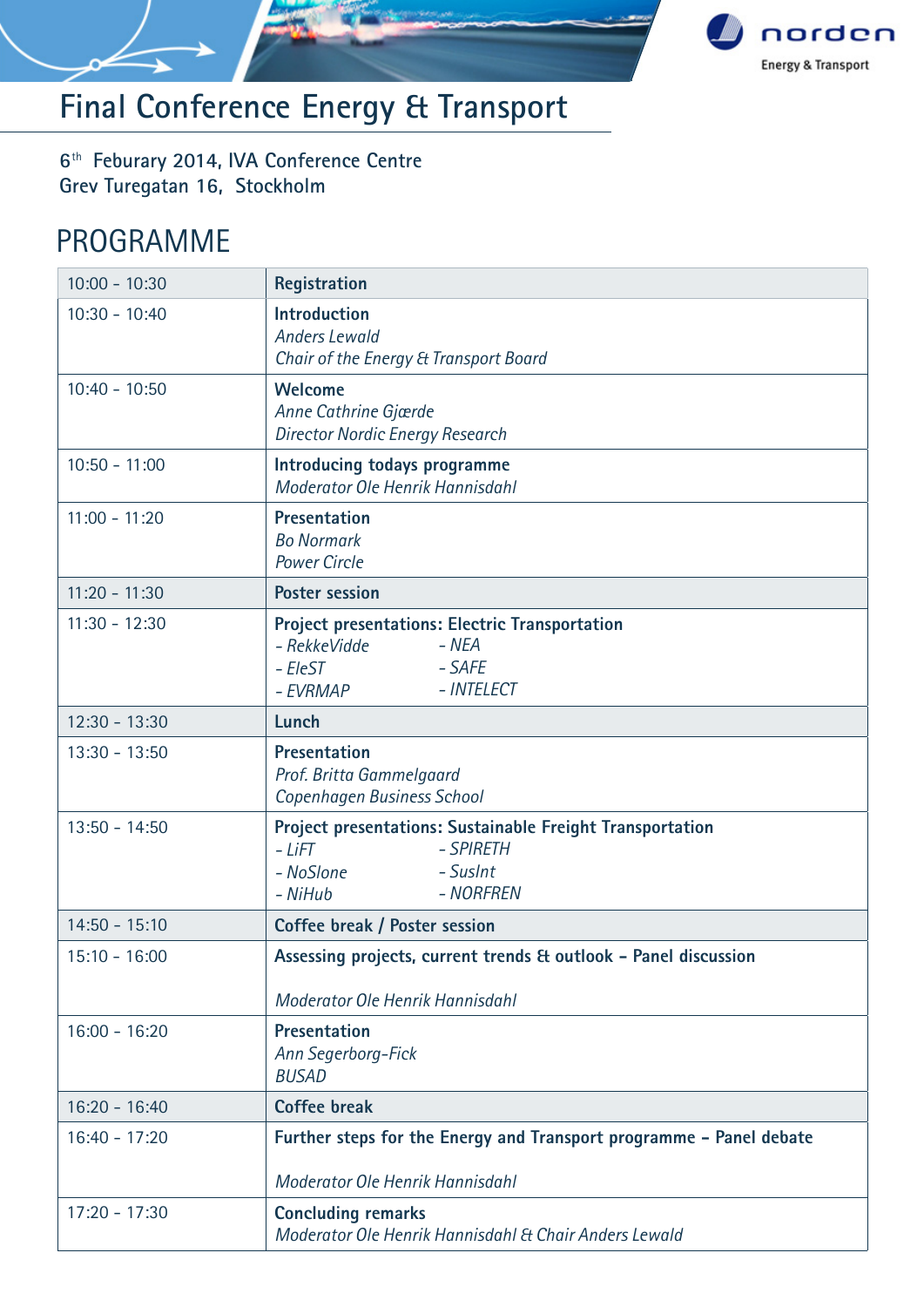

## **Final Conference Energy & Transport**

6<sup>th</sup> Feburary 2014, IVA Conference Centre **Grev Turegatan 16, Stockholm**

### **Session 1: Electric Transportation** 11:30 - 12:30

- **RekkEVidde Range & Performance of EVs in Nordic Driving Conditions** aims at producing a complete picture of energy use in an EV in cold climates, such as in the Nordic Region. The analysis includes preheating, heating while driving, as well as battery management and control during parking.
- **EleST Electric Ship Traffic** analyses the possibilities of electric ships. By modelling the energy behaviour functions of different ship traffic segments, the project identifies, specifies and simulates the most promising energy carrier, conversion and supply chain options for ship traffic.
- **EVRMAP Map Database & Routing Service for EV Usage Optimisation** provides EV-drivers with information on where to find charging stations and how to find a route between those stations. The services ultimately optimise EV-usage in the Nordic Region.
- **NEA Nordic Electric Avenue** will facilitate a change towards a society with higher shares of EV carpooling. Building on existing models, the project sets up and expands electric car pool fleets in Copenhagen, Helsingborg, Gothenburg and Oslo.
- **SAFE Scandinavian Analysis of Urban Freight Logistics Using Electrical Vehicles** focuses on eco-friendly systems for city freight logistics and evaluates electric vehicles as a solution. The project also looks into necessary economic incentives that need to be implemented in a transition to cleaner cities.
- **INTELECT Incentives & Actual Cost Calculations for Electric Transport** compares incentives for electric transport in the Nordic countries. Based on the incentives, the project developed a Nordic cost calculator that can compare the actual costs and benefits of traditional cars and electric vehicles.

### **Session 2: Sustainable Freight Transportation** 13:50 - 14:50

- **LiFT Light Weight Freight Transport** looks to innovate transport systems by reducing vehicle mass. A key step is introducing carbon fibre composite materials as load bearing elements for hybrid joining. Efficient hybrid joints rely on suitable material processing, design methods and quality control.
- **SPIRETH Alcohol (Spirits) & Ethers as Marine Fuel** is a full-scale pilot project for testing methanol and dimethyl-ether as shipping fuels. The fuel can be used in an adapted diesel engine through the conversion of methanol into a mix of methanol, water and di-methyl-ether.
- **NoSlone Nordic Sustainable Logistics Network** establishes a Nordic network that improves cross-border collaboration in sustainable logistics. A network facilitator in each country, who administers a knowledge hub within their area of expertise, addresses the different national contexts.
- **SusInt Sustainable Transport Through Improved Actor Interfaces** focuses on increased sustainability and competitiveness for logistics companies and Nordic supply chains. By identifying cooperation among actors, the project assesses business models, roadmaps for companies & policy recommendations.
- **NiHub Nordic Sustainable Intelligent Truck Hub** is a demo-project displaying how urban networks can be relieved from heavy trucks. The NiHub concept is developed by assessing preconditions and developing intelligent services for truck parking information and "urban consolidation centres".
- **NORFREN** Mordic Comparison on the Future of Road Freight Energy Efficiency and CO<sub>2</sub> Emissions forecasts trends in Finnish, Swedish, Danish and Norwegian road transport up until 2030. The analysis accounts for past and current trends, and has concluded in a tool for assessing recommended measures.